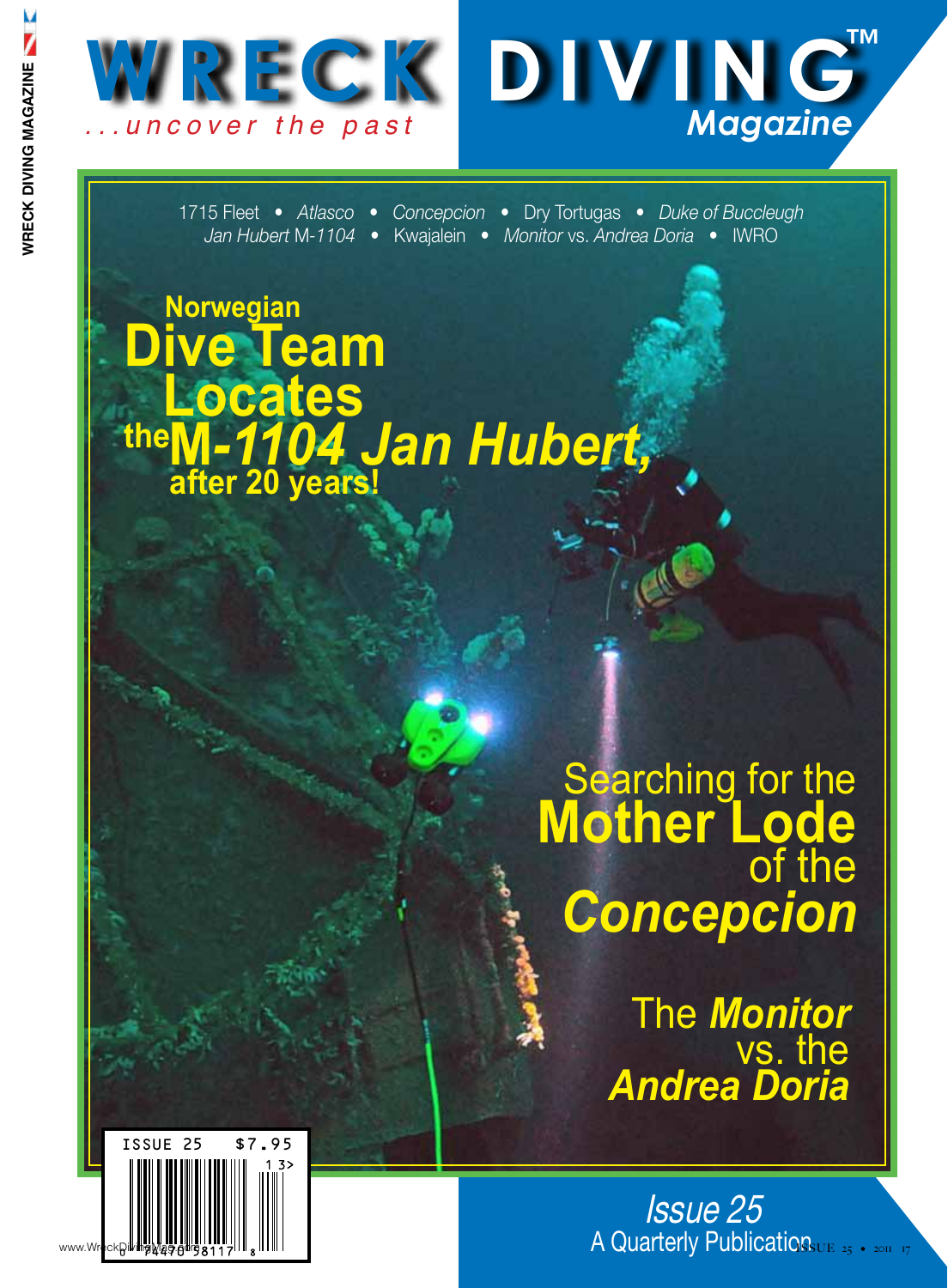

# **"Lookout Air Raid"** The Day Japan Bombed Oregon

Text and Photographs by Barbara Buchanan Unless Otherwise Noted

**KWAJALEIN** is a historical underwater museum, a treasure trove very few will ever see. In the lagoon at Kwajalein Atoll, the only two Glen aircraft remains that are known to exist in the world are in the cargo holds of th will ever see. In the lagoon at Kwajalein Atoll, the only two Glen aircraft

The Glen aircraft holds an important part in history for both Japan and the United States. The first aerial bombing on the US mainland took place on September 9, 1942, near Mount Emily in the southern part of Oregon, just outside of Brookings. The second attack was 20 days later on September 29, 1942, northeast of Cape Blanco Lighthouse near Grassy Knob forest in Port Orford, Oregon, about 40 miles north of Brookings. Today they remain the only aerial bombings on the US mainland, and later became known as the *"Lookout Air Raid."* There are two theories as to Japan's motives: the first is that they had a vengeance to retaliate because of the American B-25 bombings, known as the James "Jimmy" Doolittle Raid, 5 months before on April 18, 1942. After the Pearl Harbor attack the United States wanted to demonstrate to Japan that their homeland was just as vulnerable to air strikes. These bombings also were intended to bolster American morale and to cause Japanese people to have doubts about their military leaders. The second theory was that the Japanese hoped to start raging forest fires that would consume towns, and cause chaos and panic amongst the western coast civilian population, and draw US military resources away from the Pacific. Regardless, Japan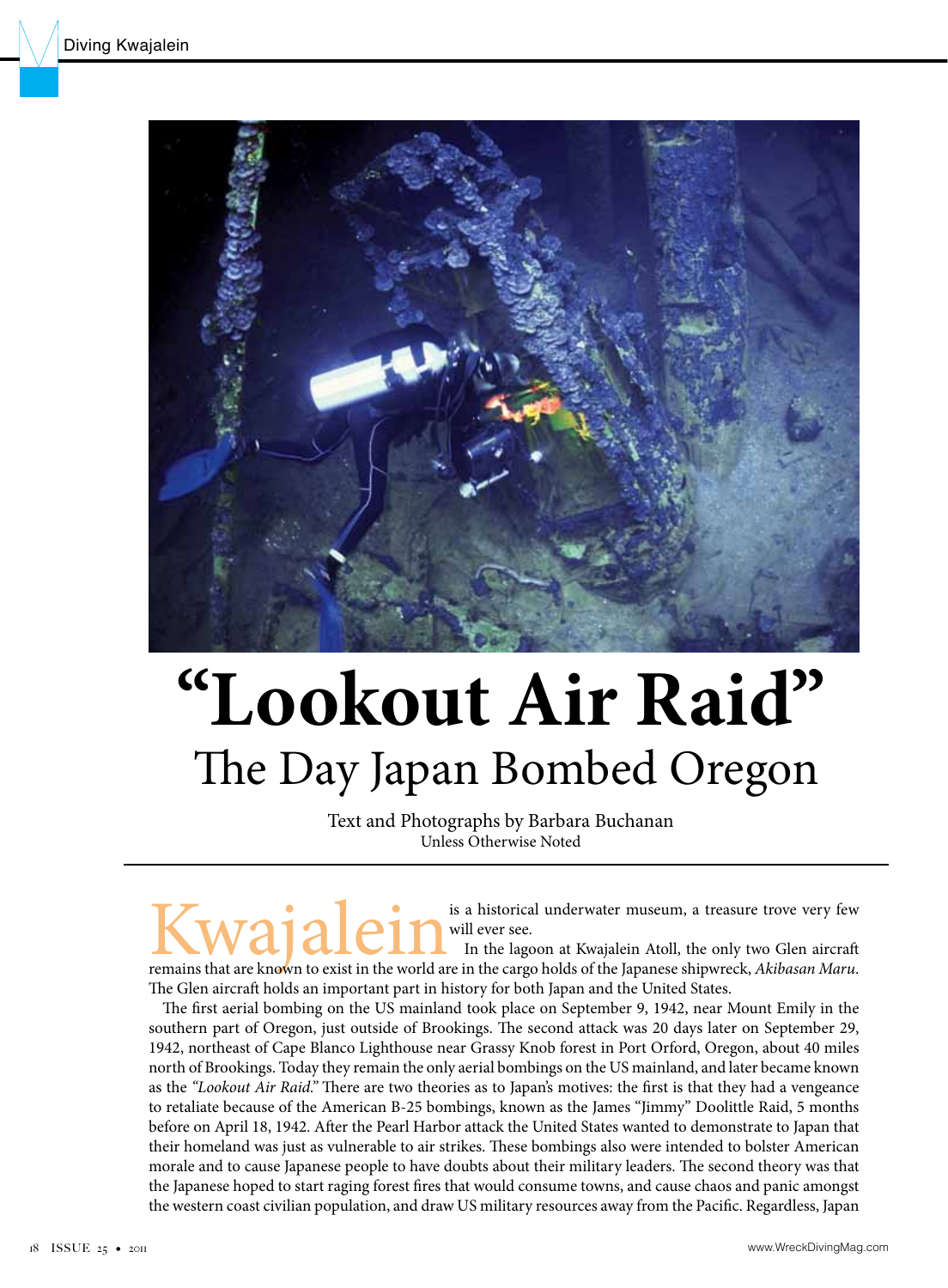

was on a quest to prove they were capable of dropping bombs on the United States from 5,000 miles away.

 In order for Japan to accomplish a bombardment on the West Coast, it needed a submarine-based reconnaissance seaplane. The Japanese I-*25* long-range, scouting submarine was specially modified to carry a reconnaissance plane, the E14Y1 (know to the allies as Glen). The 356-foot-long sub not only came equipped with a Glen aircraft, the sub was also armed with 17 torpedoes, a 5.5-inch deck gun, and twin-mounted, 25mm antiaircraft guns and carried a crew of almost 100 men along with six 170-lb bombs. Pilot Chief Warrant Officer Nobuo Fujita was assigned to the I-*25* a year before the US bombings. He was an experienced floatplane pilot, and had flown several reconnaissance flights over the harbors of Sydney, Melbourne, and Hobart, Australia, the New Zealand ports of Wellington and Auckland, Suva, the capital of Fiji, and Kodiak Island, Alaska. Fujita came up with the idea to use the Glen plane to bomb strategic enemy targets. To his surprise his formal proposal was approved and he was given the orders from the Imperial Naval Headquarters to bomb Oregon's forest.

 On August 15, 1942, the I-*25* sailed from Yokosuka on a two-week journey eastward towards the West Coast of the United States. For the voyage to be successful, the sub would need to travel thousands of miles and



**Opposite Page:** Barbara Buchanan filming the Glen fuselage. Photograph taken by Dan Farnham

**Top to Bottom:** Aerial photograph of Kwajalein Island. Archival photograph of *Akibasan Maru*. Courtesy of Dan Farnham

Japanese flag.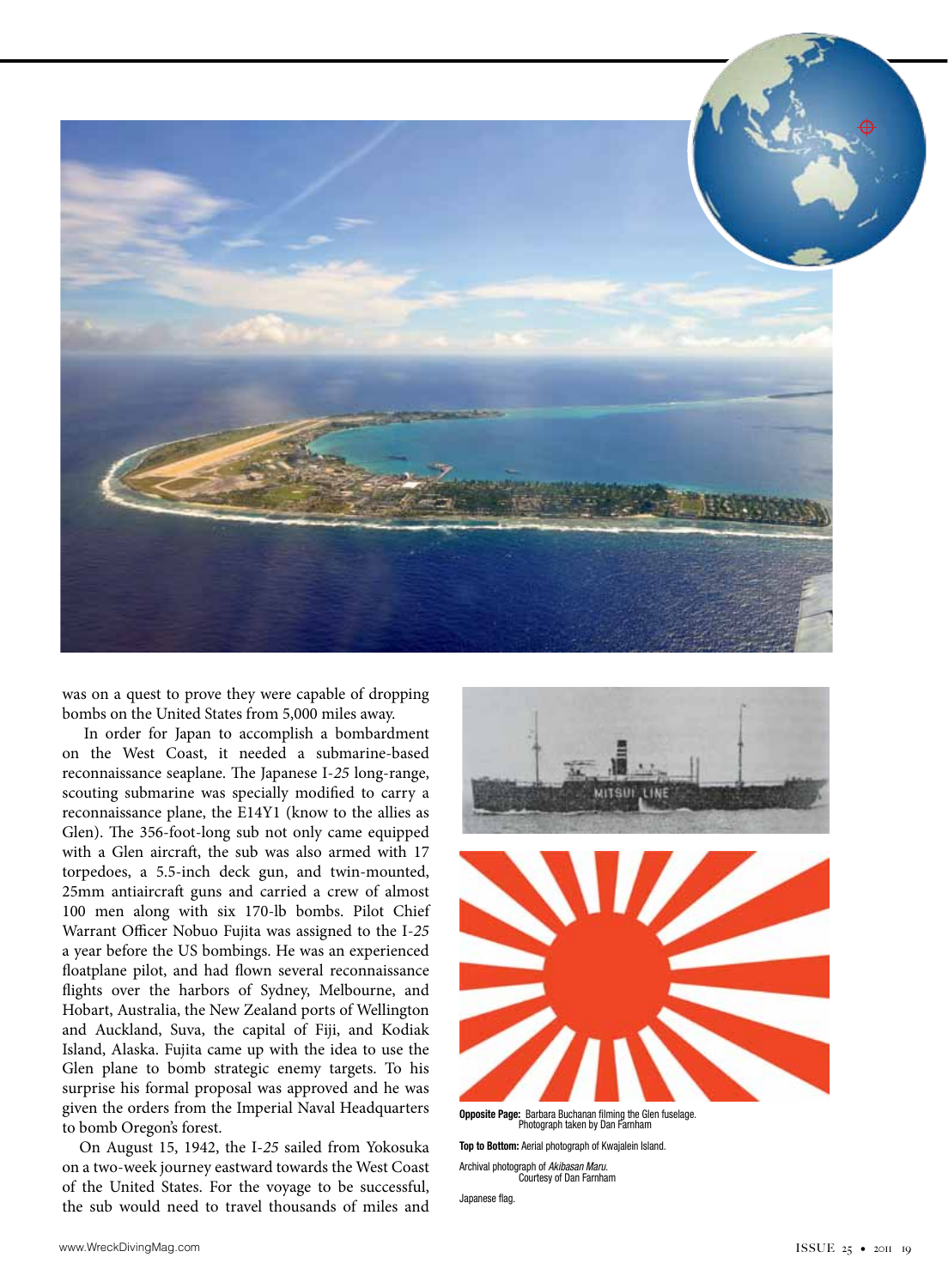



Archival photograph of two Glen planes. Courtesy of Dan Farnham The Glen cowling showing the raised teardrop-shape bumps.

infiltrate the expansive Pacific Ocean undetected, and ascend close to the surface only to snorkel and recharge the batteries. After weeks of being submerged, the smell of diesel fumes mixed with foul, stale air filled all the compartments fore and aft. The air aboard the sub was not regenerated, scrubbed or cleaned as it is today; the snorkel only vented the diesel carbon monoxide and brought in fresh air for the crew and engines. It was during this time when the sub would be most vulnerable to detection. Having arrived 20 miles off the coast of Oregon, the I-*25* ascended to periscope depth, bobbing up and down like a cork in the swells. The crewmen were eagerly waiting for Lt. Commander Mieji Tagami to issue the final orders to surface and open the hatches in hopes of fresh air. Tagami grasped the handles of the periscope and gazed through the lens, turning left and right, observing the surface conditions. The seas were rough and it was too risky to launch the Glen. These were harsh words for the crew to hear after a long voyage but they had no choice but to wait it out. It would take over a week before the seas would fall smooth. On the morning of September 9, 1942, Lt. Commander Tagami awakened Fujita at 4 am and invited him to look through the periscope - nothing but calm seas. Tagami prepared the submarine to surface while Fujita and his observer, Petty Officer Shoji Okuda, reviewed the plans for their flight mission. Fujita knew he could be facing death, flying into enemy territory, so he wrote his will, and in case his body might not be recovered, he saved the symbolic hair strands and fingernail clippings for proper burial.

The E14Y1 (AKA Glen) project "E" was the 14<sup>th</sup> type reconnaissance seaplane built by Yokosuka Naval Arsenal and the first major production version of the plane. When not in use, the plane was stored on deck in front of the conning tower with the wings and floats removed and tail folded, completely enclosed in a watertight hangar. The Glen's maximum speed was 153 mph, the twobladed, wooden propeller driven by a Hitachi 9-cylinder,

air-cooled, 340-horsepower radial engine with a range of 548 miles. Because of the slow speed, it made for an easy target for fighters. The fuselage was short in length, only 28 feet long, which was ideal for a reconnaissance plane made mostly of metal with welded steel tubes, wood and some fabric. The wingspan was 36 feet, constructed of metal and wooden ribs wrapped in fabric, with light metal spars. Each wing could carry a 170-lb incendiary bomb attached to each side of the wings' undercarriage. The floats attached to the landing gear struts as if they were wheels. The rear cockpit was outfitted with a single 7.7mm machine gun. The Glen carried a crew of two: a pilot and observer. Petty Officer Okuda had double duty; not only was he the rear defense lookout but a bombardier as well. The Japanese nicknamed the E14Y1 after a Japanese shoe called "Geta" because the floats looked similar to the design of the shoe.

 Unaware of the danger that lurked a few miles off shore and with no idea of what was about to happen, the West Coast slept. Aboard the sub the crew was extremely anxious in performing their assigned duties. Eagerly waiting for the first breath of fresh air, one by one in the control center announced their station was manned and ready for surfacing. For the first time in weeks, the bow of the sub breached from the depths of the ocean's abyss towards the heavens, up and over, splashing the body of the hull down on the surface. The sea washed over the top, slushing against the conning tower, and rolling over the sides of the hull. By then the smell of diesel oil had seeped into every piece of clothing, the bedding and into the saturated skin of unbathed bodies. The conning tower hatch swung open, and a wave of the fresh air flooded the control center, flowing down into the living chamber and other compartments, fore and aft. Almost in unison throughout the sub, the crew took a slow, deep breath, filling each lung, savoring the aroma of the fresh, crisp, sea air, as a draft passed by their nostrils, indulging in the comfort of feeling normal again.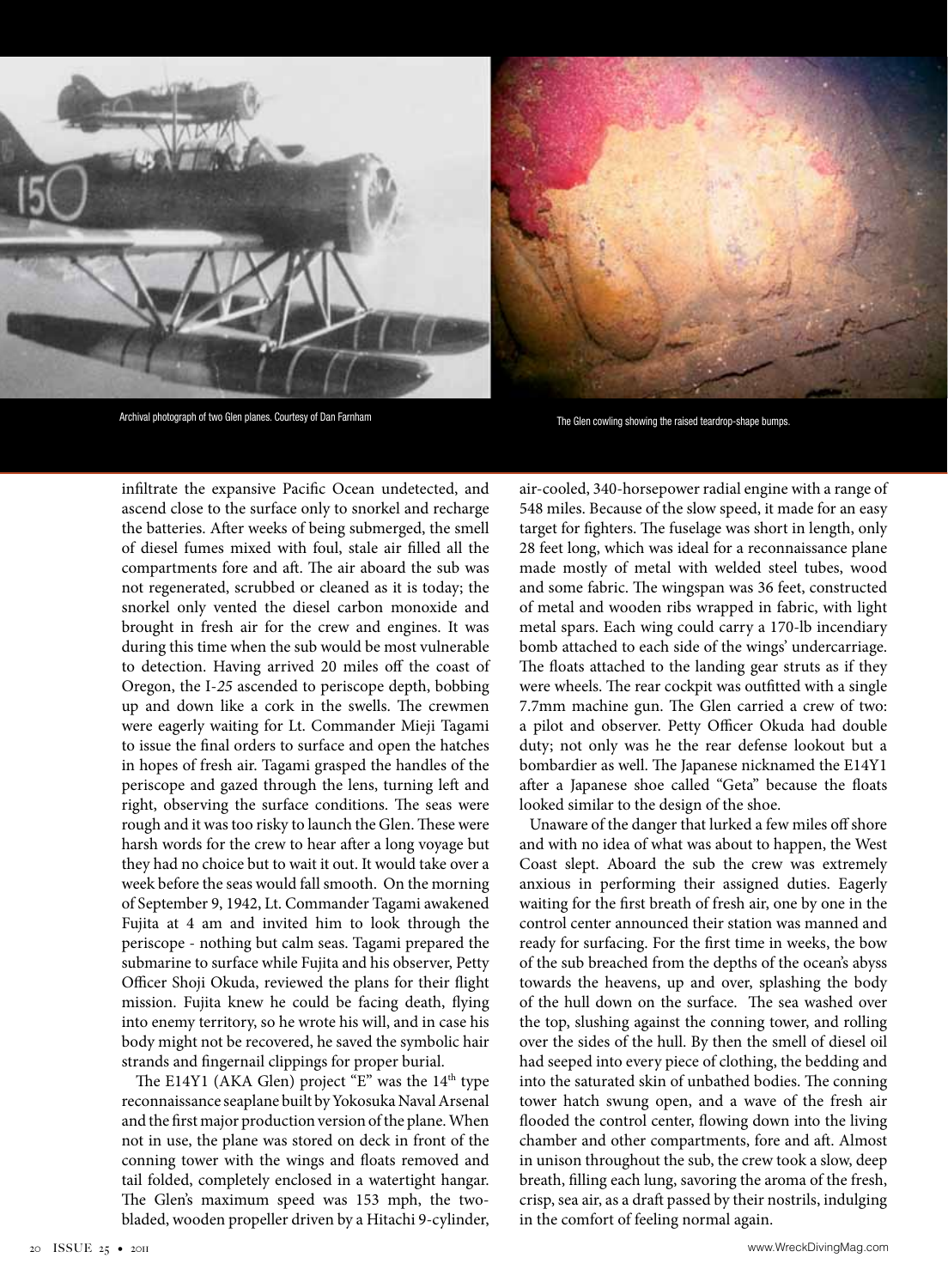







**Top to Bottom Left:** The Glen tail wing section showing the internal framework with the "X" brace. Photograph by Barbara Buchanan, diagram courtesy of Dan Farnham

The Glen "floats" in hold two showing the white bands with kanji writing. Photograph and diagram courtesy of Dan Farnham

**Top to Bottom Right:** The canopy section of the Glen fuselage lying down. Photograph by Barbara Buchanan, diagram courtesy of Dan Farnham

 The Glen cowling showing the vent opening comparison. Photograph by Barbara Buchanan, diagram courtesy of Dan Farnham

The port side walkway near the superstructure looking back towards the stern.





Vent openings<br>- 6 on wreckage<br>- 6 on diagram



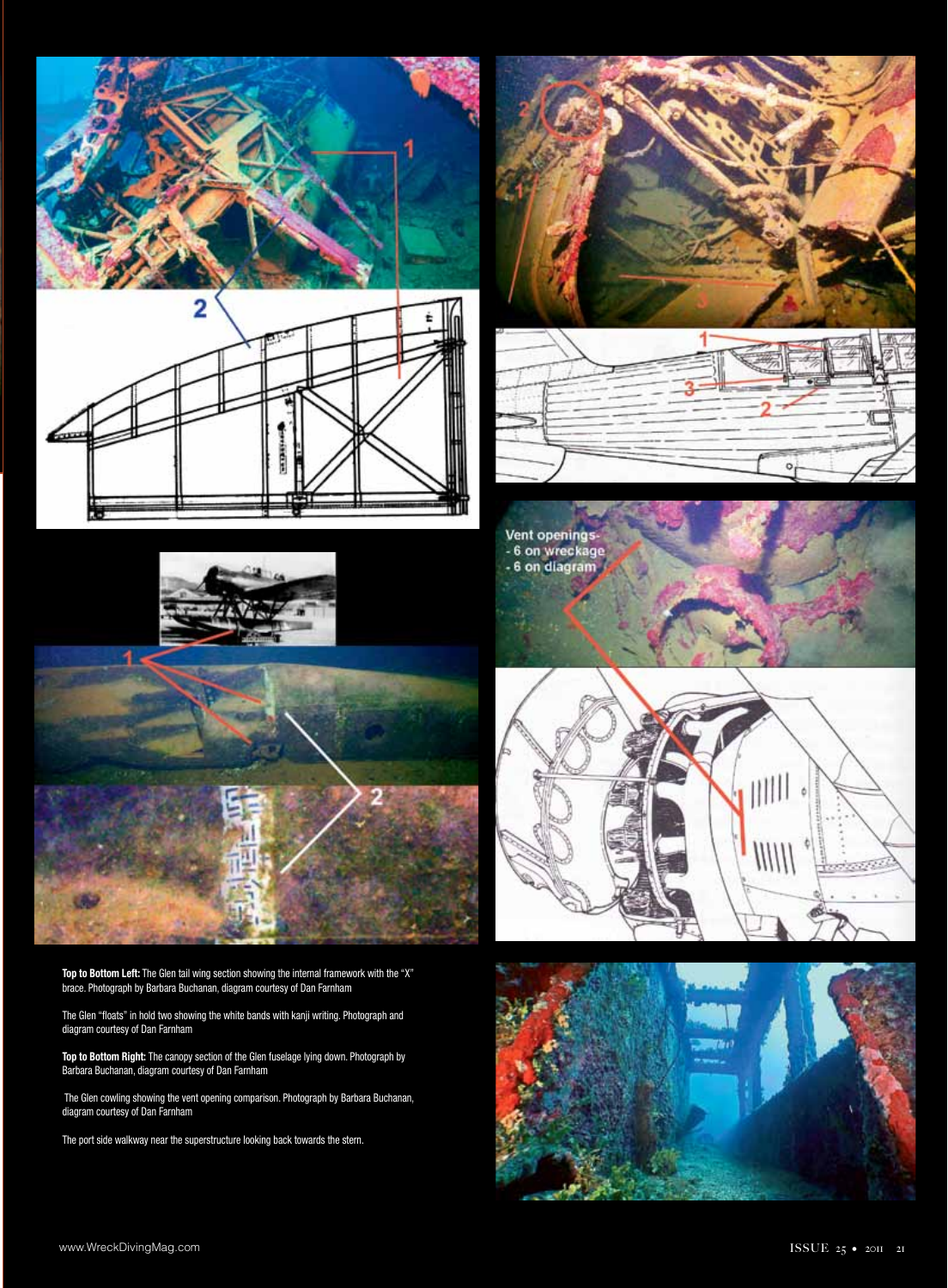Within seconds the crew was on deck and sprang into action. A well-trained team could assemble the plane and have it airborne in six and half minutes. Each crew member assigned to the team knew their duties and performed them efficiently in a quick and timely manner. The Glen was first wrenched forward onto the catapult. While the top and bottom fins were being attached, the tail wing was unfolded, and the wings, landing gear struts and floats were anchored in place. Fujita and Okuda climbed in the front and rear cockpits while the two bombs were clipped and locked under each wing. The propeller attached, engine started, gauges checked, and the light was green. Head pressed against the seat with full throttle forward, engine RPMs cranked, prepared to launch. Go! Like a rocket, the Glen was catapulted into the air.

 Heading towards the eastern sky, Fujita set out over the blue ocean on a cool, breezy September morning, greeted by the rising sun. To their amazement, crossing over Brookings, Oregon, there were no American fighters after them. It seemed as if the US coast were undefended from enemy invasion. Then approaching Mt. Emily in a dense forest area, Fujita signaled Okuda to deploy the first bomb. Flying over to the next ridge, they dropped the second bomb, which whistled through the air as it descended to the ground. What they didn't account for was the rainy weather a few days before and a very foggy morning. The forest was too wet for the bombs to ignite and cause significant damage. There were no big explosions, no raging, out-of-control forest fires, no alarms or sirens warning of incoming air attacks, only a small fire and a cloud of smoke. Arriving back to the sub, the Glen was hoisted on deck by a crane, disassembled and put back in the hangar. With the conning tower still visible within seconds of submerging, the I-*25* was spotted by an Army bomber patrolling the southwest area of Gold Beach. It immediately took action, and dropped two 300-lb depth bombs, made another approach, dropping a third bomb while three more planes were being dispatched to the area. They made continuous patrol patterns over a 50-square-mile area until sunset; there was no further evidence of the submarine. It was the next day before US officials pieced together the investigated reports of the sub sighting, the unknown seaplane, and bomb fragments that were found at the extinguished fire site when they realized Japan had dropped bombs on the mainland of the United States.

 Every place has a past and a future and the battle of Kwajalein Atoll played a significant role in WWII history. The strategic importance of capturing the Marshall Islands from Japan was a key step to advancing towards Japan's mainland. Both topside and below the surface lie the war remains of buildings, bunkers, planes and shipwrecks, a reminder of the bloody battle that took place and the many lives lost. It is also home to the famous wreck, *Prinz Eugen,* a German cruiser sunk in the lagoon.

 Kwajalein Atoll is the largest enclosed coral lagoon in the world, surrounded by 97 islands and islets, with

Kwajalein Island being the largest island of the Atoll. This is a diver's dream world - wrecks and reefs. What diver wouldn't want to visit here? That is easier said than done. You can't just buy a ticket, pack your bags and show up. Your feet wouldn't touch the ground long enough before you were put back on the plane and sent home with no refund. Kwajalein is where the Ronald Reagan Ballistic Missile Defense Test Site is located and is under top security. Unless you're Army personnel stationed on the island, a contractor working, or family member, you need to have military orders and approved legal documents from the USAKA/RTS (United States Army Kwajalein Atoll/Reagan Test Site) to get off the plane. After months of corresponding back and forth with the Army, answering many questions regarding their concerns about what is authorized to publish or photograph, filling out forms, and government security background checks, it became official on May 6, 2010. The USAKA/RTS had granted me permission to enter Kwajalein.

 It is June 2. As our flight is approaching, I'm peering out the window trying to get a peek of the island from above when your typical announcement comes over the PA. "Put your trays up and locked, your seat in the upright position." I was not expecting the following: "All window shades are to be closed and do not open until instructed. Taking photographs is prohibited. Everyone is to remain seated. No one is allowed off the plane unless this is your final destination." I could not tell you how many times I checked my backpack to make sure I had the documents needed to get off this plane, especially with all the islandhopping stops to get here. Hearing the wheels hit the tarmac reminds me of the sailors waiting for the sub hatch door to open for a breath of fresh air. Coming to a stop, I am full of anticipation for what's on the other side of the door. I collect my things and head towards the front of the plane as a warm breeze circulates through the cabin from outside. It is a beautiful sunny day as I step off the plane onto virgin territory, a place where tourism is nonexistent and, actually, strictly off limits to visitors. The honor and privilege to be here is indescribable. I walk towards the air terminal building to check in for final paperwork and ID badge processing. Here I am greeted by wonderful folks: Bob Swanson, Judy Hoagland, Dan Farnham, Bob Greene, Hal Parker, Major Chris Mills and Captain Kevin Coyne who will be our hosts, tour guides and dive companions for the next week.

 Over dinner and drinks we discuss the plans for the next several days and which wrecks we wanted to focus on. The *Prinz Eugen* was first on my list until I listened to Dan Farnham's story. Dan lives on the island and works for the Missile Range Dept. His passion for aviation history has led him to the discovery and identification of the aircraft remains in the cargo holds of the Japanese wreck *Akibasan Maru*. It took Dan over a year, from March 2008 through May 2009, researching and photographing the different sections of the plane, dissecting piece by piece, looking for distinguishing design patterns on the wings, fuselage and tail wing. The wings had three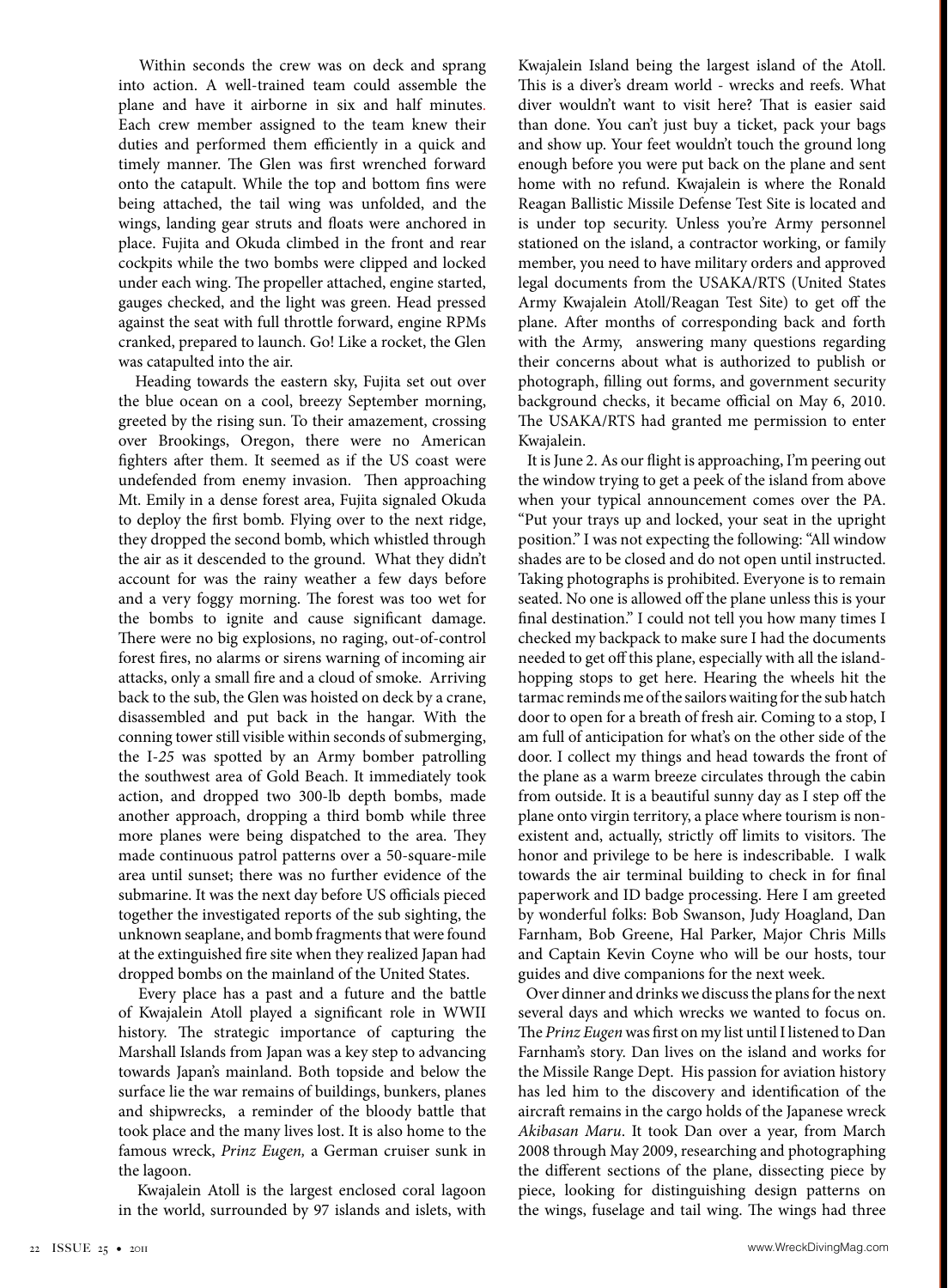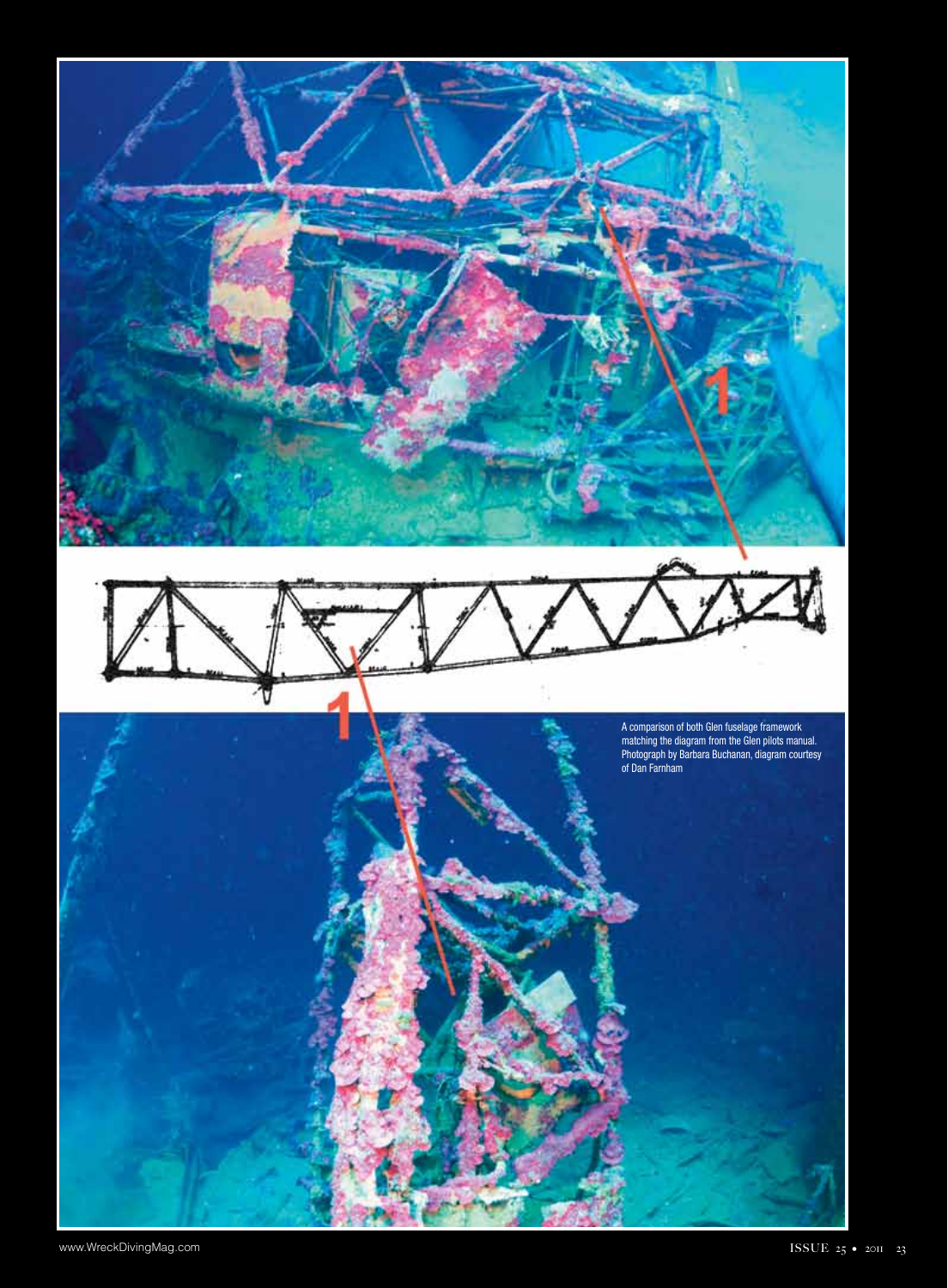#### **Top to Bottom:** The observer seat of the Glen fuselage.

A pile of shoe soles and other debris.

Stacks of cylinders to the right of the fuselage.

A pair of Glen wings in hold five lying down on port side.

**Insert:** A pair Glen wings in hold one leaning upright on starboard side.





distinctive features. One was the "X" shape, internal wire brace at the front section of the wing. The flaps and ailerons were separate parts stepped just under the wing unlike other planes that only had one main part. The overall wing design was also a determining factor. Another essential part was that the fuselage photographs he took matched the framework diagrams in the pilot's manual. Also there were raised, teardrop-shape bumps in pairs around the cowling which made room for the cylinder heads on the engine. Even though other planes had this feature, they had nowhere near as many bumps in pairs. The canopy design, engine vent openings and floats all had instrumental characteristics as well. The key evidence found in the tail wing internal framework is an "X" brace not found on any other Japanese schematic of similar aircraft size and category. Comparing his photos to the archival photographs, pilot manual and diagrams, with help from Bill McCash, author of "Bombs Over Brookings," the Smithsonian, and aviation experts at Japanese Aircraft, Ships, and Historical Research (J-aircraft. com), he was able to determine the identity of the plane. He found significant markings and structure designs that were key features unique to the Glen only. What Dan had found were the only two Glen planes known to exist in the world and their valuable historical importance. Listening to Dan, I am intrigued. Realizing the treasure trove he found, I'm ready to go diving.

 Kwajalein Island is three and a half miles long and threequarters of a mile wide. Besides walking, riding bikes is the main means of transportation. Sensing this is not a typical dive destination, I was wondering how to get the dive and camera gear to the dock. Simple. You attach a wagon to the bike and off you go. In minutes you're at the marina, loading gear and tanks. The tanks and air compressor are maintained by the Kwajalein Scuba Club and located in a storage building by the marina which supplies air-only, single aluminum 80s. All divers must follow the USAKA/ RTS Regulation number 385-9 chapter 8 for scuba diving which states the maximum depth allowed is the recreational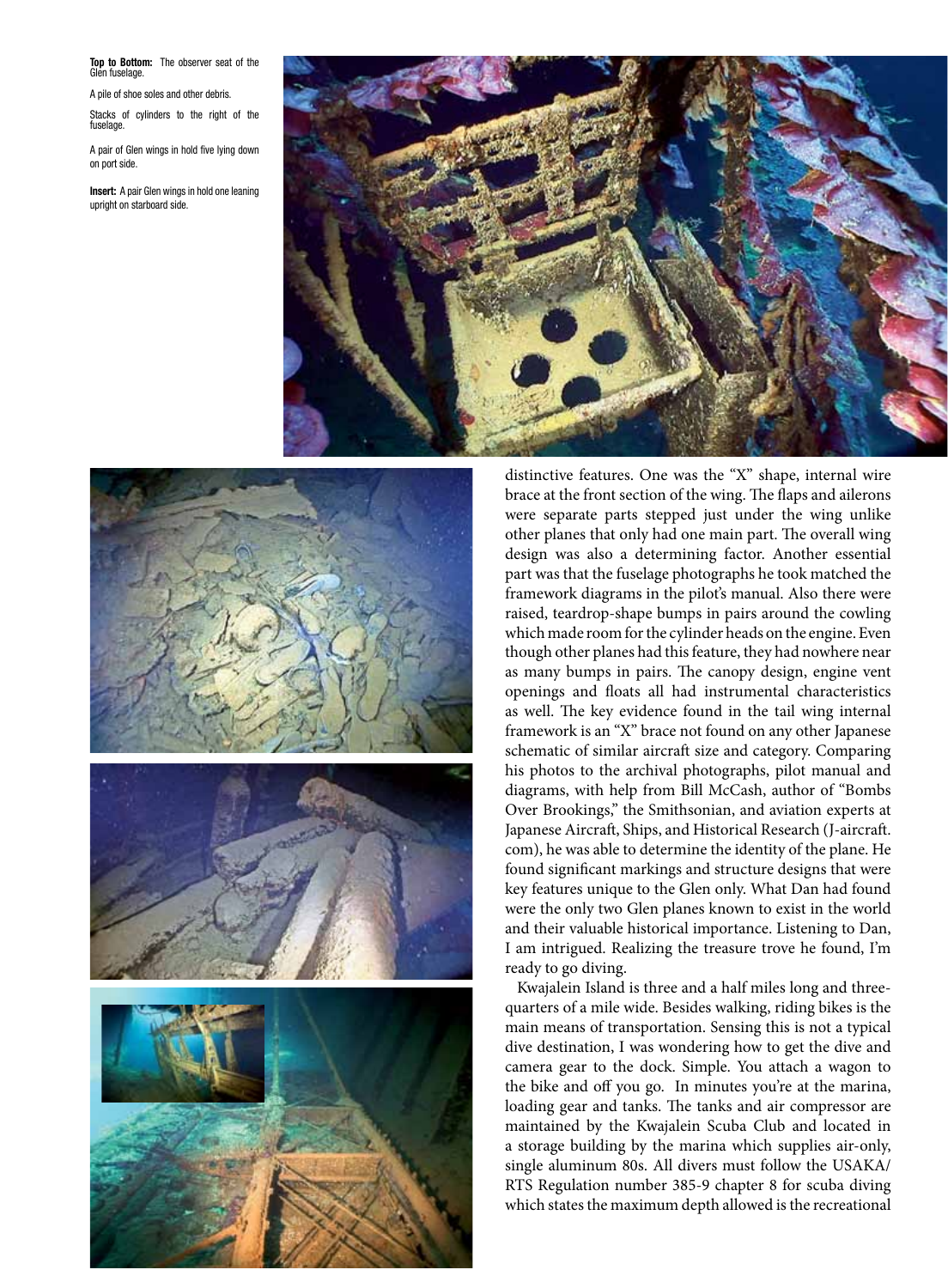diving limit of 130 feet. No penetration or decompression diving is authorized and divers are prohibited from using rebreathers or mixed gases.

 Plowing through the calm, clear, blue water, my hair blowing in the wind, all I can think about is the underwater museum that awaits me as we cruise out to the *Akibasan Maru,* known as P-Buoy wreck to the locals. Sunk January 30, 1944, the *Akibasan* is roughly 375 feet long with two masts, a main superstructure and 5 cargo holds, two forward and three aft. Arriving at the site, we moor to a submerged buoy attached to the stern mast and a second line to the wreck itself. Having the boat secured with two anchors allows the boat to be unmanned so everyone can dive together. Usually there are only four to six divers sharing a boat rental and fuel.

 The *Akibasan* sits beautifully upright at 160 feet as if she were underway, cresting waves instead of on the bottom, cleaving the ocean floor. As I'm approaching the stern mast, the visibility is around 80 feet, and the grey silhouette shadow below becomes clearer, defining the shape and lines and curves of the ship. Several beams of sunlight shine through the water mass, glistening on the deck and superstructure below. Reaching the deck at 100 feet, swimming towards the bow, passing by the superstructure and stack, you can see the two forward holds, with the handling booms clasped over each opening. There are several winches on deck and, standing tall like a statue, is the bow mast reaching up to the heavens. As we enter cargo hold two, rays of sunlight illuminate the opening to the bottom, giving light to the dispersed cargo scattered about.

 Approaching the first level is where the floats are located, displaying signs of battle scars and saltwater deterioration amongst layers of sediment. Observing closer, you can see the faint white bands with kanji writing around the float. The markings are important for they tell the ground crew where to line up the strut to the float for proper balance. The next level below there are two fuselages - one is leaning upward with the nose end downward to the hull. The framework is intact but appears fragile; the pilot and observer seats are clearly visible. Another fuselage is lying over to the side, flat on the bottom with the canopy still attached and the key evidence of the X brace on the tail wing in view. The observer canopy section is slid forward, giving an opportunity to view the skeletal remains of the cockpit framework. Around the rest of the hold is a debris field, with a large pile of shoe soles, several wheel chairs and stacks of cylinders scattered amongst the fine, powdery silt.

 On the first level of hold one, sitting in a vertical position near the edge of the opening is a pair of Glen wings, leaning towards starboard. There is plenty of room to swim around to observe the structure. The fabric and wooden ribs have since been eaten away, but the metal framework is in fairly good condition, considering the salty bath it's been marinating in. The X shape internal wire brace pattern clearly stands out and if you look closer, you can see the flaps and ailerons are separate parts.

 Heading back over the superstructure towards the stern, I decide to take the picturesque route up the stairs, and down the main deck area and stroll along the port side walkway towards cargo hold five. Along the way, peeking in a small opening, I see a bathtub barely visible towards the end of the superstructure. The tub is full of muck and has a crack and chip on its side from a UXO (unexploded ordnance), a dud bomb that hit it on impact; the bomb was removed by the EOD several years ago. Moving on to hold five, on the first level lying down with the float strut arm facing up, are the other set of Glen wings, identical to the wings in hold one. After a quick tour around, it's time to go, following the stern mast as I ascend, admiring the colorful, encrusted coral and marine life swirling around the post. It makes a great place to end the dive.

 Diving in Kwajalein is visiting a historical underwater museum, a treasure trove very few will ever get to see. With a seabed of wrecks yet to be explored, time is running out. Next on the list is the *Prinz Eugen*, sunk off Ennubuj Island after being towed to Kwajalein where it developed a leak and capsized. Her demise came after surviving two atomic bomb tests at Bikini Atoll in 1946, so she is also known as the "Lucky Ship." With the clock ticking, this dive will have to wait until my return trip.



**Center:** Charles George and Barbara Buchanan on their bikes after a day of diving. Riding bikes is the main means of transportation, and to get dive gear to the marina you use a wagon attached to the bike, and off you

**Below:** Left to right: Charles George, Barbara Buchanan and Dan Farnham.

#### **About the Author:**

go.

Barbara Buchanan is a photographer and videographer who travels the globe. She has worked on expeditions with archeologists on Blackbeard's shipwreck Queen Anne's Revenge documenting the excavation for the Dive Down project. Her most recent project is filming the wrecks of Kwajalein in the Marshall Islands. She is owner of Scuba Planners Dive Travel and has arranged many expeditions including the Japan trip with Wreck Diving Magazine where she filmed the expedition. You can view her photos and video work at www.fishtalesproductions.com.